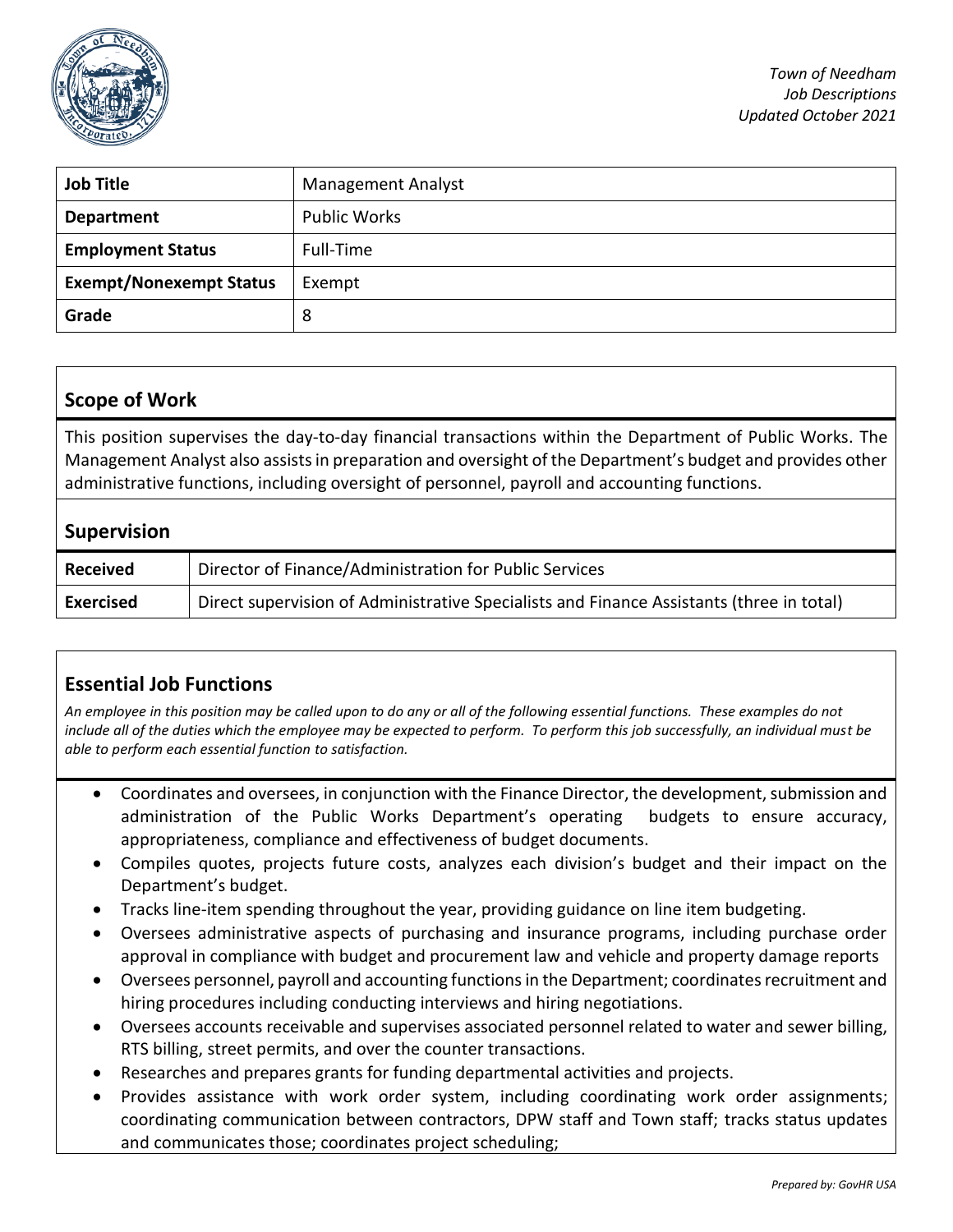- Assists in procurement for the Department; compiles bidding calendars; coordinates the preparation of specifications and bids; oversees bidding procedures for procurement compliance; publicly advertises bids; receives and opens bids; drafts and awards contracts and change orders; reviews specifications with architects and contractors; monitors contract performance; verifies contract pricing on invoices ensures administrative contract compliance.
- Participates on several committees, as assigned.
- Conducts policy research on issues affecting the Department.
- Prepares and edits reports as requested.
- Provides effective and efficient customer service and promotes and maintains responsive community relations.
- Follows safe work practices.

#### **Other Job Functions**

• Performs related duties as assigned.

#### **Requirements of Work**

Graduation from a college or university with a Bachelor's Degree in Business, Finance or related field, supplemented by at least 4 years of experience in budgeting and/or project management.

### **Knowledge, Ability, and Skill**

In addition to the requirements of work, the individual should also have the following knowledge, ability, and skill:

| Knowledge of      | Department policies and procedures, specifically pertaining to procurement and<br>budgeting.<br>Massachusetts procurement practices and requirements.<br>The use of standard office equipment including computers and relevant software<br>$\bullet$<br>programs.                                                                                                                                                                                                                                                                                                                                               |
|-------------------|-----------------------------------------------------------------------------------------------------------------------------------------------------------------------------------------------------------------------------------------------------------------------------------------------------------------------------------------------------------------------------------------------------------------------------------------------------------------------------------------------------------------------------------------------------------------------------------------------------------------|
| <b>Ability to</b> | Multi-task and prioritize work.<br>$\bullet$<br>Work independently with minimal supervision.<br>$\bullet$<br>Maintain confidentiality.<br>٠<br>Communicate effectively both verbally and in writing.<br>$\bullet$<br>Manage all aspects of assigned projects and programs.<br>Conduct research and prepare complex correspondence and reports.<br>$\bullet$<br>Assign and supervise the work of others; motivate employees to work toward<br>common goals.<br>Establish and maintain effective working relationships with supervisors, coworkers,<br>$\bullet$<br>contractors, vendors, and the general public. |
| Skill in          | Oral and written communications.<br>Strategic thinking and decision making.<br>Organization and planning.<br>Public relations.                                                                                                                                                                                                                                                                                                                                                                                                                                                                                  |